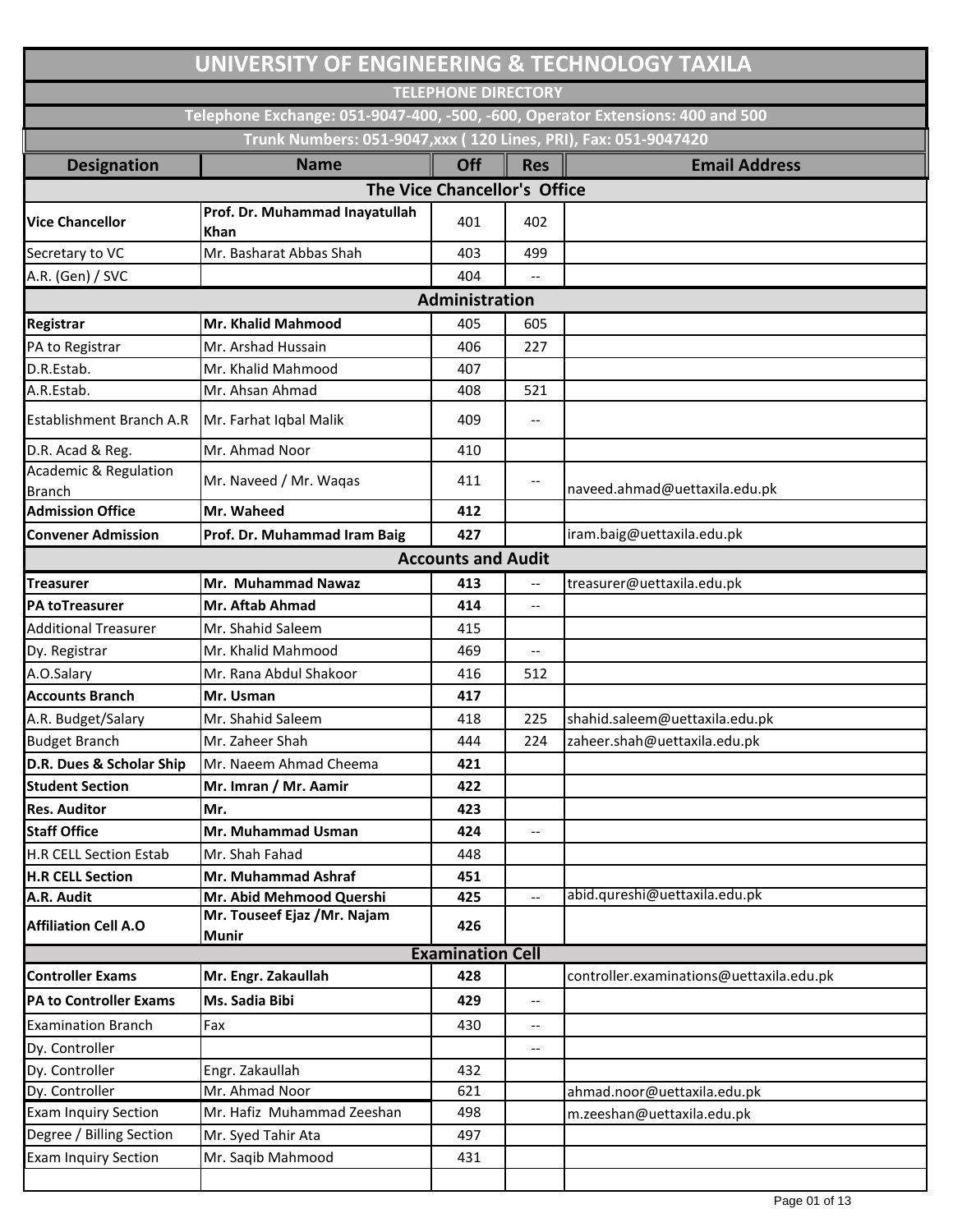| <b>Designation</b>                           | <b>Name</b>                                         | Off                                | <b>Res</b>               | <b>Email Address</b>              |  |  |  |
|----------------------------------------------|-----------------------------------------------------|------------------------------------|--------------------------|-----------------------------------|--|--|--|
|                                              |                                                     | <b>Building &amp; Works</b>        |                          |                                   |  |  |  |
| <b>Project Director</b>                      | Mr. Muhammad Tahir Ali                              | 434                                | 703                      | tahir.ali@uettaxila.edu.pk        |  |  |  |
| <b>XEN</b>                                   | Engr. Nasreen Ali                                   | 436                                |                          |                                   |  |  |  |
| Assistant Engr.                              | Engr.Hafiz Muhaamad Ubaid Asaad                     | 440                                |                          |                                   |  |  |  |
| Overseer                                     | Mr. Malik Tahir / Muhammad Ali                      | 438                                | 237                      |                                   |  |  |  |
| Assistant Engr.                              | Engr. Touseef Ahmed                                 | 439                                |                          |                                   |  |  |  |
| <b>B &amp; W Section</b>                     |                                                     | 251                                | --                       |                                   |  |  |  |
| <b>Store</b>                                 | Mr. Shafeeq Ahmad                                   | 250                                | --                       |                                   |  |  |  |
| <b>B &amp; W Complaint Office</b>            | Mr. Gul Muhammad                                    | 441                                | $\overline{\phantom{0}}$ |                                   |  |  |  |
| <b>Planning &amp; Development Cell</b>       |                                                     |                                    |                          |                                   |  |  |  |
| Director P&D                                 | Prof. Dr. Naveed Ahmad                              | 442/644                            | --                       | n.ahmad@uettaxila.edu.pk          |  |  |  |
| <b>Staff Office</b>                          | Mr. Naeem Bhatti / Ms. Amna<br>Arshad               | 443                                | --                       |                                   |  |  |  |
| Dy. Dir. Placement                           | Ms. Amna Arshad                                     | 530                                |                          |                                   |  |  |  |
| A <sub>O</sub>                               | Mr. Zaheer shah                                     | 444                                | --                       |                                   |  |  |  |
| Legal Advisor                                | Mr. Farhat Abbas                                    | 445                                |                          |                                   |  |  |  |
|                                              | <b>Board of Advanced Studies &amp; Research</b>     |                                    |                          |                                   |  |  |  |
| <b>Director ASR &amp; TD</b>                 | Prof. Dr. Muhammad Yaqub                            | 446                                | 506                      | muhammad.yaqub@uettaxila.edu.pk   |  |  |  |
| <b>Staff Office</b>                          | A.O Muhammad Hussain                                | 447                                | 231                      |                                   |  |  |  |
| MSc/PhD Admission                            | A.O Muhammad Shoaib                                 | 449                                |                          |                                   |  |  |  |
| <b>Consultant Finance</b>                    | Mr. Muhammad Rashid                                 | 450                                |                          |                                   |  |  |  |
|                                              |                                                     | <b>Central Library</b>             |                          |                                   |  |  |  |
| <b>Chairman Library</b>                      | Dr. Shabbir Majeed Choudhry                         | 552/554                            |                          | shabbir.majeed@uettaxila.edu.pk   |  |  |  |
| Chief Librarian                              |                                                     | 455                                |                          |                                   |  |  |  |
| Dty. Chief Librarian                         | Mr.                                                 | 457                                | --                       |                                   |  |  |  |
| Database I Section                           | Mr. Noman Khan                                      | 456                                | --                       |                                   |  |  |  |
| Senior Librarian                             | Mr.Basheer Ahmed                                    | 454                                | --                       |                                   |  |  |  |
| Senior Librarian                             | Mr. Muhammad Safdar                                 | 452                                | 226                      |                                   |  |  |  |
| <b>Circulation Section</b>                   | Mr. Najeeb Khan                                     | 294                                | --                       |                                   |  |  |  |
| <b>Staff Office</b>                          | Mr. Muhammad Zubair                                 | 295                                |                          |                                   |  |  |  |
| <b>IT Center</b>                             | Mr. Atif Abbasi                                     | 296                                | --                       |                                   |  |  |  |
| <b>Digital Library</b>                       | Mr. Javed Khan                                      | 297                                | --                       |                                   |  |  |  |
| <b>Technical Journal Ed</b><br><b>Office</b> | Mr. Asif Ali                                        | 896                                | --                       |                                   |  |  |  |
| <b>Library Check post</b>                    | Mr. Noman/Mr. Qazi Usman                            | 299                                |                          |                                   |  |  |  |
| Programmer                                   | Ms. Sonia Zulfiqar                                  | 453                                |                          |                                   |  |  |  |
|                                              |                                                     | <b>Medical &amp; Health Clinic</b> |                          |                                   |  |  |  |
| C.M.O                                        | Dr. Muhammad Arif Nadeem                            | 460                                |                          | arif.nadeem@uettaxila.edu.pk      |  |  |  |
| S.M.O                                        | Dr. Sabahat Quddus                                  | 458                                |                          |                                   |  |  |  |
| Dental Surgeon                               | Dr. Uzma Masood/ Mr. Shoaib                         | 459                                |                          |                                   |  |  |  |
| O.P.D. (Male)                                | Disp. Mr. Ghulam Shabbir                            | 461                                |                          |                                   |  |  |  |
| O.P.D. (Female)                              | <b>LHV Ms. Rehana Shareef</b>                       | 462                                |                          |                                   |  |  |  |
|                                              | <b>Network Administration &amp; Research Center</b> |                                    |                          |                                   |  |  |  |
| <b>Director Networks</b>                     | <b>Mr. Khurram Mahmood</b>                          | 463                                |                          | khurram.mahmood@uettaxila.edu.pk  |  |  |  |
| System Administrator                         | Mr. Omer Masood                                     | 464                                | $\overline{\phantom{a}}$ | omer.masood@uettaxila.edu.pk      |  |  |  |
| <b>Web Manager</b>                           | <b>Mr. Ulfat Hussain</b>                            | 466                                | --                       | ulfat.hussain@uettaxila.edu.pk    |  |  |  |
| Mngr. Software Dev.                          | Mr. Muhammad Huzaifa                                | 467                                | --                       | muhammad.huzaifa@uettaxila.edu.pk |  |  |  |
| <b>Network Administrator</b>                 | Mr. Muhammad Iqbal / Mr.<br>Amjad Ismail            | 468                                |                          | muhammad.iqbal@uettaxila.edu.pk   |  |  |  |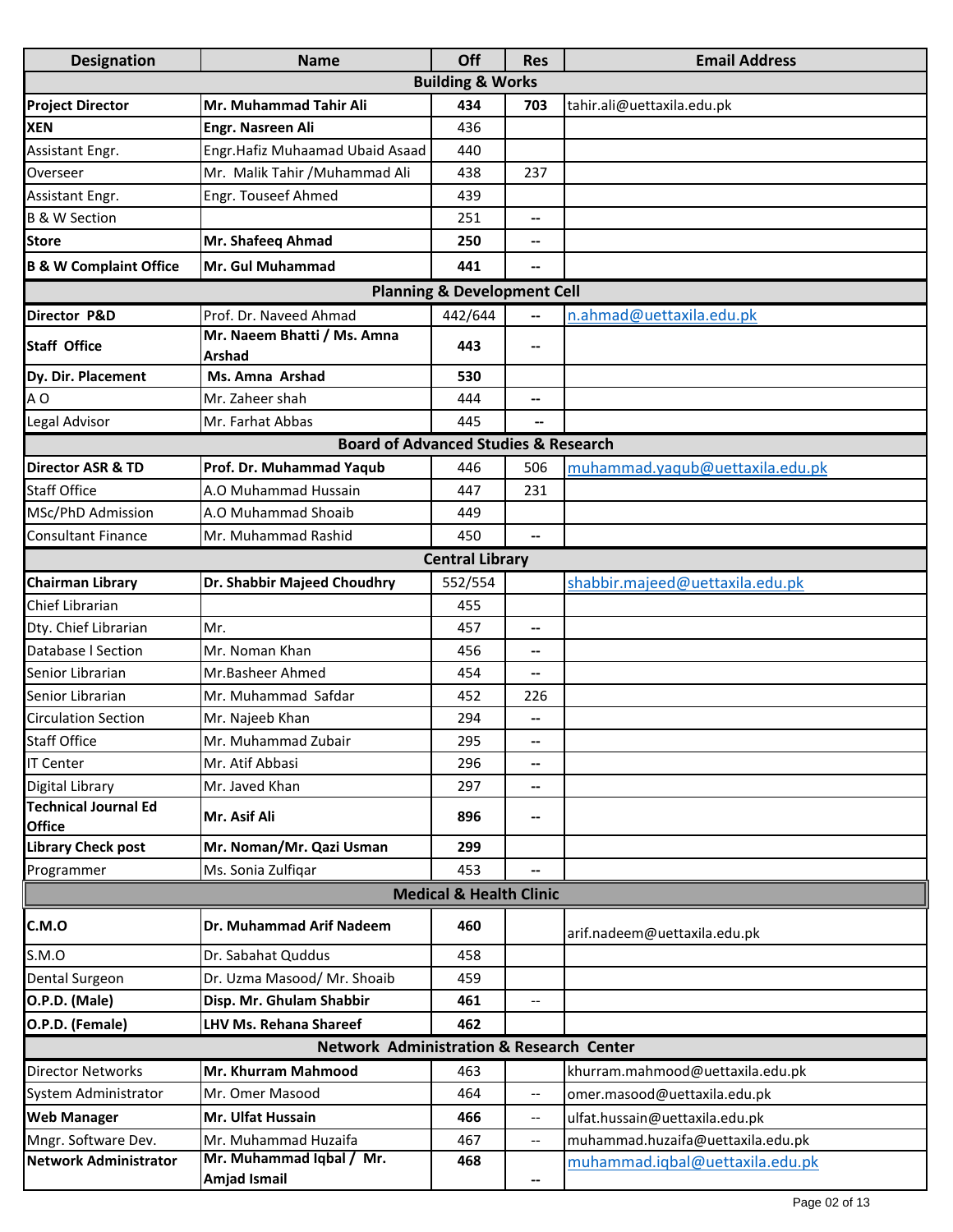| <b>Designation</b>                              | <b>Name</b>                | Off                             | <b>Res</b>               | <b>Email Address</b>           |  |  |
|-------------------------------------------------|----------------------------|---------------------------------|--------------------------|--------------------------------|--|--|
|                                                 |                            | <b>Transport Department</b>     |                          |                                |  |  |
| D.R.Transport                                   | Mr. Khalid Mehmood         | 469                             |                          |                                |  |  |
| <b>Transport Office</b>                         | Mr. Naveed Hussain         | 470                             |                          |                                |  |  |
|                                                 |                            | <b>Procurement cell</b>         |                          |                                |  |  |
| <b>D.R Procurement</b>                          | Mr. Asif Ali               | 478                             | $\overline{\phantom{a}}$ |                                |  |  |
| A.R.Procurement                                 | Mr. Usama Khaild           | 477                             | $-$                      |                                |  |  |
| <b>Central Store</b>                            | Mr. Hakim Said Ameer Khan  | 480                             |                          |                                |  |  |
| <b>A.R Pension Cell</b>                         | <b>Mr. Abdul Waheed</b>    | 471                             | ⊷                        |                                |  |  |
|                                                 |                            | <b>Quality Enhancement Cell</b> |                          |                                |  |  |
| Dir. QEC                                        |                            | 492                             |                          |                                |  |  |
| Dy. Dir. QEC                                    |                            | 493                             |                          |                                |  |  |
| Asstt. Dir. Data Analyst                        | Mr. Faisal Shahzad         | 491                             | $\overline{\phantom{a}}$ |                                |  |  |
|                                                 |                            | <b>SAUG</b>                     |                          |                                |  |  |
| <b>PD SAUG</b>                                  | Prof. Dr. Ayub Elahi       | 494                             | 608                      | ayub.elahi@uettaxila.edu.pk    |  |  |
| <b>Staff Office</b>                             | Mr. Ehsan Ellahi           | 495                             |                          |                                |  |  |
| Project Manger                                  | Engr. Farsan Ali Quershi   | 496                             |                          |                                |  |  |
|                                                 |                            | <b>Security Department</b>      |                          |                                |  |  |
| <b>Director Admin &amp; Security</b>            |                            | 476                             | --                       |                                |  |  |
| Dy. Dir. Admin & Security                       | Mr. Riffat iqbal           | 479                             | 208                      |                                |  |  |
| Asstt. Dir. Horticulture                        | Mr. Bashir Ahmad           | 285                             | 209                      |                                |  |  |
| <b>Staff Office</b>                             | Mr. Jamil                  | 481                             | --                       |                                |  |  |
| Check-Post (Gate No.1                           |                            | 801                             | --                       |                                |  |  |
| Khanpur Rd)<br>Check-Post (Gate No.2            |                            |                                 |                          |                                |  |  |
| HMC)                                            |                            | 802                             | --                       |                                |  |  |
| Security-Control Room                           |                            | 803                             | --                       |                                |  |  |
| Security-Control Room                           |                            | 804                             | --                       |                                |  |  |
| Security-Control Room                           |                            | 805                             | --                       |                                |  |  |
| Check-Post (Bus Stand)                          |                            | 303                             | --                       |                                |  |  |
| Check-Post (MED)                                |                            | 304                             | $\overline{\phantom{a}}$ |                                |  |  |
| Check-Post (Telecom)                            |                            | 305                             | --                       |                                |  |  |
| Check-Post (Main Admin<br>Gate)                 |                            | 306                             | --                       |                                |  |  |
| Check-Post (Res VC)                             |                            | 307                             | $\overline{\phantom{a}}$ |                                |  |  |
| Security Supervisor                             | Mr. Muhammad Javed         | 310                             | $\overline{\phantom{a}}$ |                                |  |  |
| Security & Sanitation Sup.                      | Mr. Iftikhar Ahmad         | 310                             | $\overline{\phantom{a}}$ |                                |  |  |
| <b>Miscellaneous</b>                            |                            |                                 |                          |                                |  |  |
| <b>DSA Office</b>                               | A.O Mr. Hassan Ahmad       | 472                             | --                       | hassan.ahmad@uettaxila.edu.pk  |  |  |
| Dir. Phy. Education                             | Mr. Muhammad Akmal         | 473                             | 502                      | akmal.hussain@uettaxila.edu.pk |  |  |
| <b>Post Office</b><br><b>Habib Bank Limited</b> |                            | 474                             | $\qquad \qquad -$        |                                |  |  |
| Day Care Center                                 | Ms. Ansar Bibi             | 475<br>490                      |                          |                                |  |  |
| Asstt. Dir Horticulture                         | Mr. Bashir Ahmad           | 285                             | 209                      |                                |  |  |
| Central Masjid Bilal                            | Mr. Mufti Muhammad Hussain | 278                             |                          |                                |  |  |
| Govt. School                                    |                            | 279                             |                          |                                |  |  |
| Gymnasium                                       | Mr. Malik Mahfooz          | 290                             |                          |                                |  |  |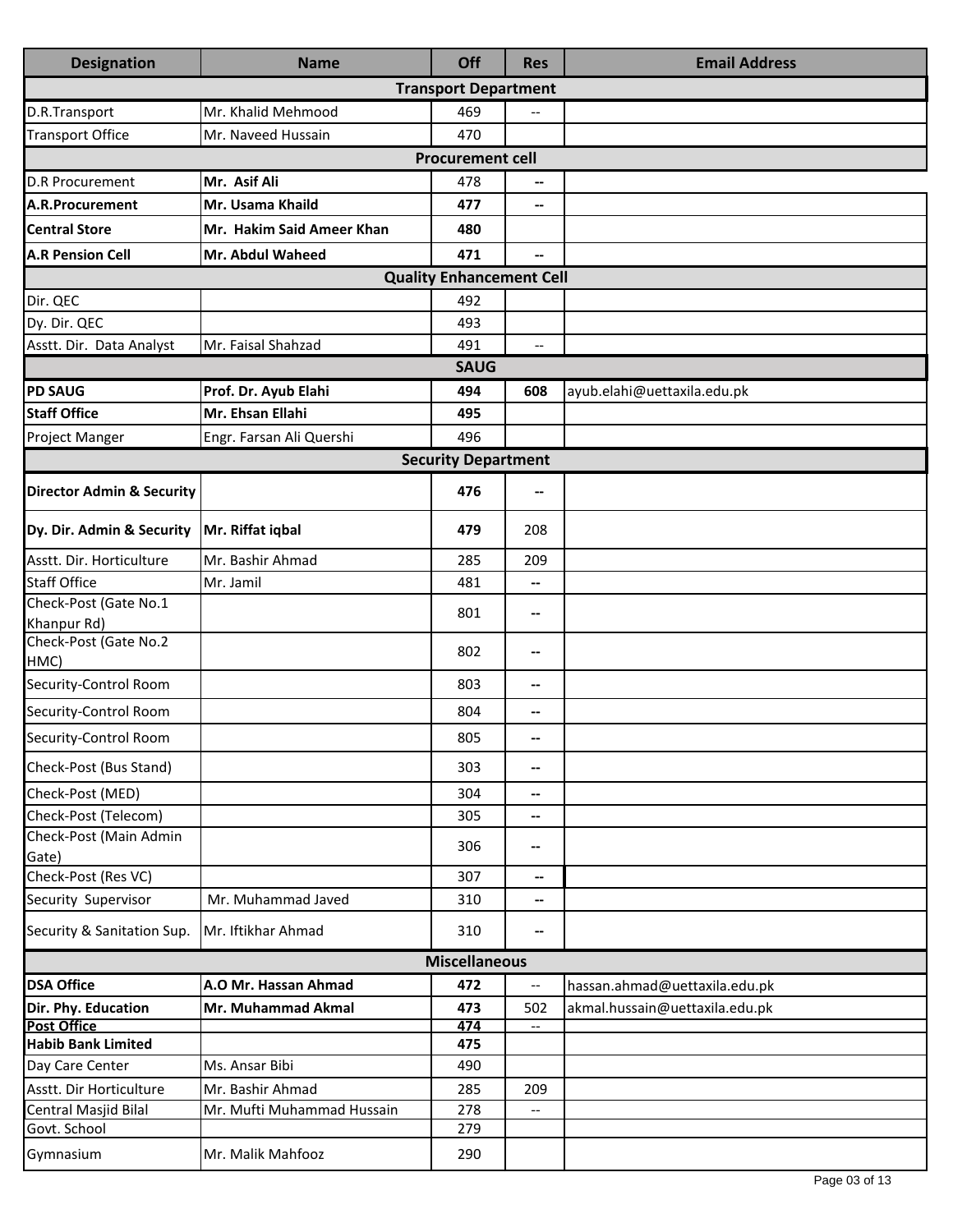| <b>Designation</b>             | <b>Name</b>                                                | Off                           | <b>Res</b>                          | <b>Email Address</b>           |
|--------------------------------|------------------------------------------------------------|-------------------------------|-------------------------------------|--------------------------------|
|                                |                                                            | <b>Hostels</b>                |                                     |                                |
| Senior Warden                  | Dr. Adnan Habib                                            | 568                           | 711                                 |                                |
| <b>Warden Q-Hall (Male)</b>    | Engr. Raja Asjad Saleem                                    | 744                           |                                     |                                |
| <b>Warden AB Hall (Male)</b>   | Dr. Muhammad Haroon Yousaf                                 | 574                           | 511                                 |                                |
| <b>Complaint Office Hostel</b> | Mr. Shufqat                                                | 262                           | 261                                 |                                |
|                                | Senior Warden Staff Office Mr. Raja Muhammad Abbas         | 260                           |                                     |                                |
| <b>Hostel Store</b>            | Mr. Muhammad Asif                                          | 263                           | $\overline{a}$                      |                                |
| RT Quaid-e-Azam Hall           | Engr. Mujahid Iqbal                                        | 264                           |                                     |                                |
| <b>RT Abu Bakr Hall</b>        | Engr. Zaheer Abbas                                         | 265                           | $\overline{\phantom{a}}$            |                                |
| RT Iqbal Hall                  | Engr.Hafiz Muhammad Habib                                  | 266                           | $\overline{\phantom{a}}$            |                                |
| RT Ali Hall                    | Engr. Hammad Haider                                        | 267                           | $\overline{\phantom{a}}$            |                                |
| RT Ayesha Hall                 | Engr. Tehmina Kalsoom                                      | 268                           | $\overline{\phantom{a}}$            |                                |
| Check Post Quaid-e-Azam        |                                                            | 269                           | $\hspace{0.05cm}$ $\hspace{0.05cm}$ |                                |
| Hall                           |                                                            |                               |                                     |                                |
| Check Post Abu Bakar Hall      |                                                            | 270                           | $\hspace{0.05cm}$ $\hspace{0.05cm}$ |                                |
| Check Post Iqbal Hall          |                                                            | 271                           | $\overline{\phantom{a}}$            |                                |
| Check Post Ali Hall            |                                                            | 272                           |                                     |                                |
| <b>Check Post Usman Hall</b>   |                                                            | 273                           | $\overline{\phantom{a}}$            |                                |
| Check Post Ayesha Hall         |                                                            | 274                           | $\overline{\phantom{a}}$            |                                |
| RT Usman Hall                  | Engr. Touseef                                              | 277                           |                                     |                                |
| <b>RT</b> Bilal Hall           |                                                            | 275                           | $\overline{\phantom{a}}$            |                                |
| Check Post Bilal Hall          |                                                            | 276                           |                                     |                                |
|                                |                                                            | <b>Foreign Faculty Hostel</b> |                                     |                                |
| Warden                         | Mr. Khalid Mehmood                                         |                               |                                     |                                |
| CareTaker                      | Mr. Abdul Nasir                                            | 619                           |                                     |                                |
| <b>Staff Office</b>            |                                                            | 620                           |                                     |                                |
| Guest Room 1                   |                                                            |                               |                                     |                                |
| Guest Room 2                   |                                                            |                               | 612                                 |                                |
| Guest Room 3                   |                                                            |                               | 613                                 |                                |
| Guest Room 4                   |                                                            |                               | 614                                 |                                |
| <b>Guest Room 5</b>            |                                                            |                               | 615                                 |                                |
| Guest Room 6                   |                                                            |                               | 616                                 |                                |
| Guest Room 7                   |                                                            |                               | 617                                 |                                |
| <b>VIP Guest House</b>         |                                                            |                               | 618                                 |                                |
| Guest Room F1                  |                                                            |                               | 894                                 |                                |
| <b>Guest Room F2</b>           | Miss Mariam Batool / Engr. Sadia<br>Fida                   | 872                           | 895                                 |                                |
| <b>Guest Room F7</b>           | Dr. Aamir                                                  | 725                           | 618                                 |                                |
|                                | <b>Faculty of Electrical &amp; Electronics Engineering</b> |                               |                                     |                                |
| Dean                           | Prof. Dr. Aftab Ahmad                                      | 533                           |                                     | aftab.ahmad@uettaxila.edu.pk   |
| PA to Dean                     | Mr. Zahid Iqbal                                            | 534                           |                                     |                                |
|                                | <b>Department of Electrical Engineering</b>                |                               |                                     |                                |
| Chairman                       | Prof. Dr. Muhammad Iram Baig                               | 535                           |                                     |                                |
| <b>Staff Office</b>            | Mr. Sagheer Ahmed                                          | 536                           | $\overline{\phantom{a}}$            | sagheer.ahmed@uettaxila.edu.pk |
| Professor                      |                                                            | 537                           |                                     |                                |
| Professor                      |                                                            | 538                           |                                     |                                |
| Assistant Professor            | Dr. Ahsan Ali                                              | 539                           | 707                                 |                                |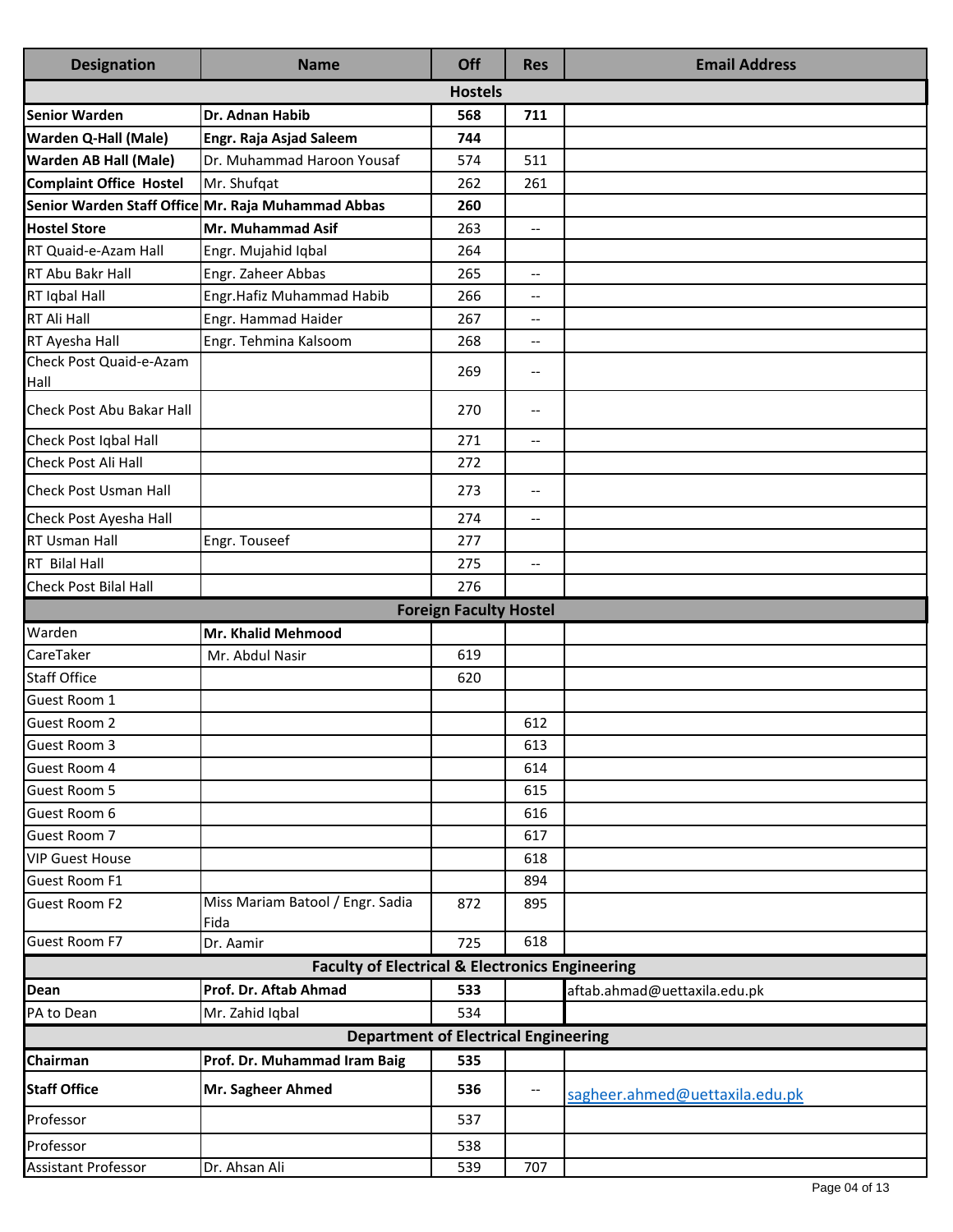| <b>Designation</b>            | <b>Name</b>                                  | Off | <b>Res</b>               | <b>Email Address</b>             |
|-------------------------------|----------------------------------------------|-----|--------------------------|----------------------------------|
| Professor                     | Prof. Dr. Muhammad Iram Baig                 | 544 |                          |                                  |
| Professor                     | Dr. Aftab Ahmad                              | 542 |                          | aftab.ahmad@uettaxila.edu.pk     |
|                               |                                              | 541 |                          |                                  |
| Professor                     | Dr. Gulistan Raja                            | 549 | 609                      | Gulistan.raja@uettaxila.edu.pk   |
| <b>Assistant Professor</b>    | Dr. Muhammad Obaid ullah                     | 545 | 515                      |                                  |
| Professor                     | Dr. Tahir Mahmood                            | 546 | 518                      | tahir.mehmood@uettaxila.edu.pk   |
| <b>Assistant Professor</b>    | Dr. Inam ul Hassan Sheikh                    | 547 | $\overline{\phantom{a}}$ | inam.hassan@uettaxila.edu.pk     |
| <b>Assistant Professor</b>    | Dr. Junaid Mir                               | 548 |                          | Junaid.Mir@uettaxila.edu.pk      |
| Assistant Professor           | Engr. Ilyas Ahmad                            | 543 | 517                      | dr.ilyas@uettaxila.edu.pk        |
| <b>Associate Professor</b>    | Dr. Shabbir Majeed Choudhry                  | 552 | --                       | shabbir.majeed@uettaxila.edu.pk  |
| Assistant Professor           | Dr. Intisar Ali Sajjad                       | 554 |                          |                                  |
| <b>Associate Professor</b>    | Dr. Salman Amin                              | 555 |                          | salman.amin@uettaxila.edu.pk     |
| <b>Associate Professor</b>    | Dr. Saaqib Haroon                            | 550 | --                       |                                  |
| Associate Professor           |                                              | 558 | $\overline{\phantom{a}}$ |                                  |
| <b>Assistant Professor</b>    | Dr. Qamas Gul                                | 553 |                          |                                  |
| Assistant Professor           | Dr. Faisal Nadeem Khan                       | 565 | --                       | faisal.nadeem@uettaxila.edu.pk   |
| Lecturer                      | Engr. Munira Batool                          | 560 | $\overline{\phantom{a}}$ |                                  |
| Associate Professor           | Dr. Furqan Shoikat                           | 561 | --                       |                                  |
| Lecturer                      | Engr. Hammad Shaukat                         | 562 |                          |                                  |
| Lecturer                      | Engr. Usama Ashfaq                           | 556 | 708                      |                                  |
| Lecturer                      | Mr. Mansoor Ashraf / Mr. Abu<br>Bakar        | 540 |                          | mansoor.ashraf@uettaxila.edu.pk  |
| <b>Academic Cell</b>          | Mr. Touqeer Hussain                          | 563 | $\overline{\phantom{a}}$ |                                  |
| <b>Postgraduate Office</b>    | Mr. Kamran Shafique                          | 564 | --                       | kamran.shafique@uettaxila.edu.pk |
| <b>Departmental QEC</b>       | Mr. Syed Aftab Ali Shah/ Engr.<br>Shahwar    | 559 |                          | aftab.ali@uettaxila.edu.pk       |
| Ind.Control IT Lab            | Engr. Hafiz Mehboob Riaz                     | 311 | $\overline{\phantom{a}}$ |                                  |
| <b>Electrical Machine Lab</b> | Dr. Habib ur Rahmen                          | 312 | --                       |                                  |
| Digital Systems Lab           | Mr. Waqas Hussain Shah                       | 313 |                          |                                  |
| Microwave & Comm. Lab         | Engr. Zainab Shahid                          | 314 | $\overline{\phantom{a}}$ |                                  |
| <b>Electronics Lab</b>        | Mr. Omar Sultan                              | 315 | $\overline{\phantom{a}}$ | omer.sultan@uettaxila.edu.pk     |
| Basic Elect. Engg. Lab        | Engr. Umair Mr. Hafiz Kashif                 | 316 |                          | wasif.ali@uettaxila.edu.pk       |
| Comp. Simulation Lab          | Engr. Komal Munir                            | 317 | $\overline{\phantom{a}}$ |                                  |
| Computer Lab                  |                                              | 318 | $\overline{\phantom{a}}$ |                                  |
| PSC Lab                       | Engr. Israr Ahmad Khan                       | 320 | --                       |                                  |
| Store EED                     | Mr. Basharat                                 | 325 |                          |                                  |
| Workshop Lab                  | Mr. Tariq Tanoli                             | 321 |                          |                                  |
| Power System Lab              | Mr. Imran Hussain                            | 322 | $\overline{\phantom{a}}$ |                                  |
| Power Electronic Lab          | Mr. Muhammad Haseen ud Din                   | 324 |                          |                                  |
|                               | <b>Department of Electronics Engineering</b> |     |                          |                                  |
| Dean                          | Prof. Dr. Aftab Ahmad                        | 533 |                          |                                  |
| Chairman                      | Dr. Yaseer Arafat Durrani                    | 720 |                          | yaseer.durrani@uettaxila.edu.pk  |
| <b>Staff Office</b>           | Mr. Azmat Hayat                              | 721 | $\overline{\phantom{a}}$ | azmat.hayat@uettaxila.edu.pk     |
| <b>Assistant Professor</b>    | Dr. Aamir Rashid                             | 723 |                          | imran.khan@uettaxila.edu.pk      |
| Lecturer                      | Dr. Bilal                                    | 724 |                          | muhammad.faraz@uettaxila.edu.pk  |
| Assistan Professor            | Dr. Usman Masud                              | 725 |                          | amir.rashid@uettaxila.edu.pk     |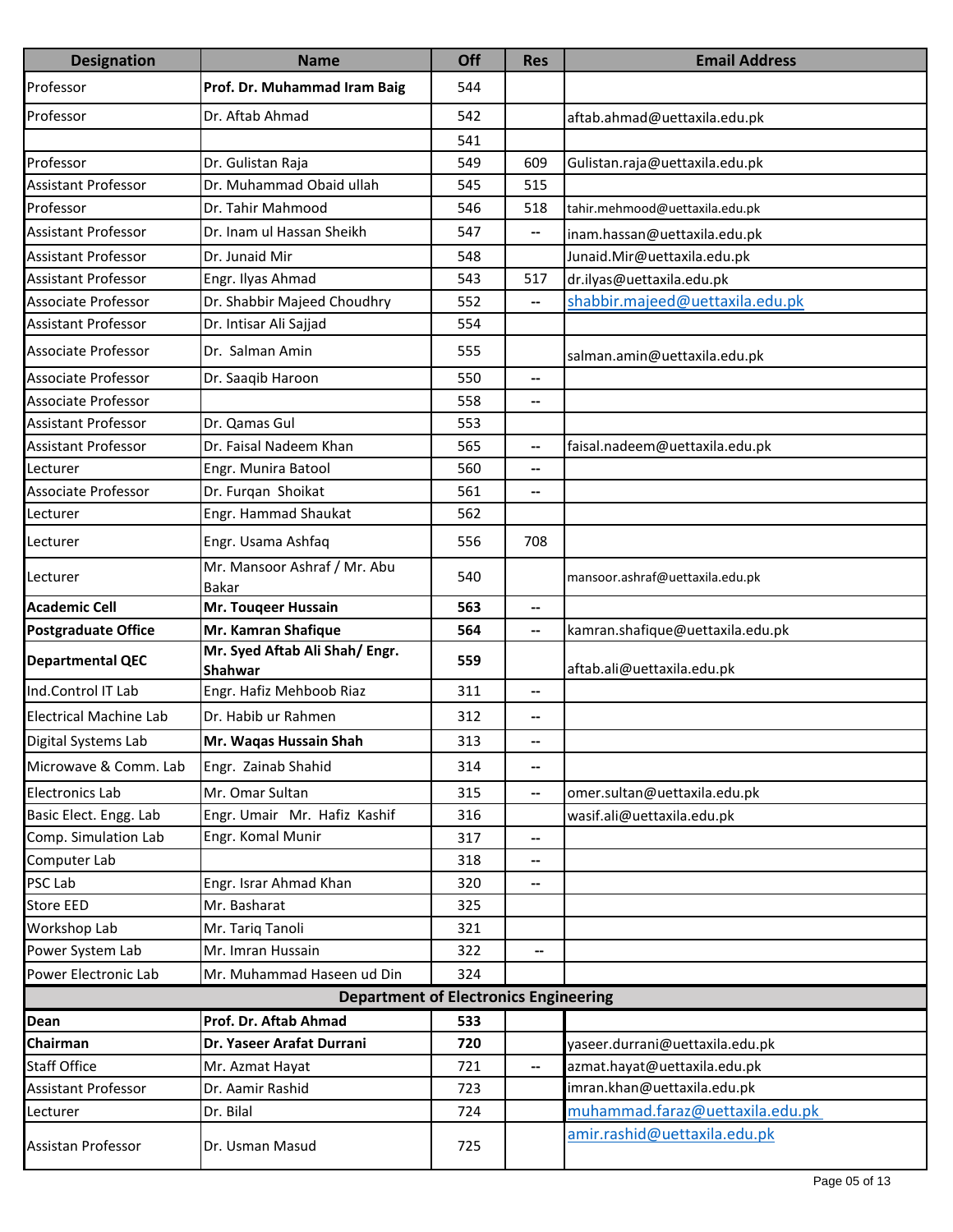| <b>Designation</b>                          | <b>Name</b>                                             | Off                                    | <b>Res</b>               | <b>Email Address</b>             |  |  |  |
|---------------------------------------------|---------------------------------------------------------|----------------------------------------|--------------------------|----------------------------------|--|--|--|
| <b>Associate Professor</b>                  | Dr. Usman Masud                                         | 726                                    |                          | yaseer.durrani@uettaxila.edu.pk  |  |  |  |
| Assistan Professor                          | Engr. Syed Azhar Ali Zaidi                              | 722                                    |                          | azhar.ali@uettaxila.edu.pk       |  |  |  |
| Assistan Professor                          | Engr. Adil Usman/Engr.                                  | 730                                    |                          |                                  |  |  |  |
|                                             | Muhammad Faraz                                          |                                        |                          | imran.khan@uettaxila.edu.pk      |  |  |  |
| Lecturer                                    | Engr. Zohaib Hassan                                     | 728                                    |                          | zohaib.naqvi@uettaxila.edu.pk    |  |  |  |
| OBA Cell                                    | Engr. Sumair / Mr. Abu Bakar<br>Engr. Muhammad Atif     | 732<br>730                             |                          | sumair.aziz@uettaxila.edu.pk     |  |  |  |
| Lecturer<br><b>Electronics Lab</b>          | Engr. Hafiza Misbah Younas                              | 734                                    |                          |                                  |  |  |  |
| Computer Lab                                | Mr. Muzammil                                            | 729                                    |                          | misbah.younis@uettaxila.edu.pk   |  |  |  |
| Computer Lab                                | Mr.                                                     | 715                                    |                          |                                  |  |  |  |
| Instrumentation Lab                         | Engr. Shujaat Hussain /Mr.                              | 713                                    |                          |                                  |  |  |  |
|                                             | Masood ul Hassan                                        |                                        |                          | masood.hassan@uettaxila.edu.pk   |  |  |  |
| Micro Processor Lab                         | Engr. Umer Khan / Mr. Ashfaq                            | 716                                    |                          | umar.khan@uettaxila.edu.pk       |  |  |  |
| <b>PGS office</b>                           | Mr. Fayyaz Baig                                         | 717                                    |                          |                                  |  |  |  |
| <b>Department of Biomedical Engineering</b> |                                                         |                                        |                          |                                  |  |  |  |
| Chairman                                    | Dr. Yaseer Arafat Durrani                               | 891                                    |                          |                                  |  |  |  |
| <b>Staff Office</b>                         | Mr. Hasnain ud din                                      | 892                                    |                          |                                  |  |  |  |
|                                             |                                                         |                                        |                          |                                  |  |  |  |
|                                             | <b>Faculty of Civil &amp; Environmental Engineering</b> |                                        |                          |                                  |  |  |  |
| Dean                                        |                                                         | 633                                    |                          |                                  |  |  |  |
| PA to Dean                                  | Mr.                                                     | 634                                    |                          |                                  |  |  |  |
|                                             |                                                         | <b>Department of Civil Engineering</b> |                          |                                  |  |  |  |
| Chairman                                    | Prof. Dr. Qaiser-uz-Zaman Khan                          | 635                                    |                          |                                  |  |  |  |
| <b>Staff Office</b>                         | <b>Mr. Khursheed Ahmed Shahid</b>                       | 636                                    |                          |                                  |  |  |  |
| Professor                                   | Dr.                                                     | 637                                    | --                       |                                  |  |  |  |
| Professor                                   | Dr. Afzal ahmad                                         | 638                                    |                          |                                  |  |  |  |
| Lecturer                                    |                                                         | 639                                    |                          |                                  |  |  |  |
| Professor                                   | Dr. Qaiser-uz-Zaman Khan                                | 640                                    | --                       | dr.qaiser@uettaxila.edu.pk       |  |  |  |
| Professor                                   | Dr. Shahzad Saleem                                      | 641                                    |                          |                                  |  |  |  |
| <b>Assistant Professor</b>                  | Engr. Afaq Ahmed                                        | 646                                    |                          | afaq.ahmed@uettaxila.edu.pk      |  |  |  |
| Assistant Professor                         | Dr. Ghufran Ahmed Pasha                                 | 648                                    |                          | Ghufran.Ahmed@uettaxila.edu.pk   |  |  |  |
| Professor                                   | Dr. Ayub Elahi                                          | 655                                    | 608                      | ayub.elahi@uettaxila.edu.pk      |  |  |  |
| Associate Professor                         | Dr. Usman Ghani                                         | 647                                    |                          | usman.ghani@uettaxila.edu.pk     |  |  |  |
| Professor                                   | Dr. Muhammad Yaqub                                      | 653                                    | 506                      | muhammad.yaqub@uettaxila.edu.pk  |  |  |  |
| Lecturer                                    | Engr. Kashif Riaz                                       | 652                                    |                          | kashif.riaz@uettaxila.edu.pk     |  |  |  |
| <b>Associate Professor</b>                  | Dr. Syed Bilal Ahmad Zaidi                              | 651                                    |                          |                                  |  |  |  |
| Associate Professor                         | Dr. Fiaz Ahmad Tahir                                    | 660                                    |                          |                                  |  |  |  |
| Professor                                   | Dr. Imran Hafeez                                        | 662                                    |                          | imran.hafeez@uettaxila.edu.pk    |  |  |  |
| <b>Assistant Professor</b>                  | Engr. Muhammad Salman                                   | 649                                    | 509                      | muhammad.salman@uettaxila.edu.pk |  |  |  |
| Associate Professor                         | Dr. Naeem Ejaz                                          | 661                                    | --                       | naeem.ejaz@uettaxila.edu.pk      |  |  |  |
| Assistant Professor                         | Dr. Naveed Ahmed                                        | 658                                    | $\overline{\phantom{a}}$ | naveed.ahmad@uettaxila.edu.pk    |  |  |  |
| Professor                                   | Prof. Dr. Naveed Ahmad                                  | 644                                    | $\overline{\phantom{a}}$ | n.ahmad@uettaxila.edu.pk         |  |  |  |
| Associate Professor                         | Dr. Faisal Shabbir                                      | 656                                    | --                       | faisal.shabbir@uettaxila.edu.pk  |  |  |  |
| <b>Assistant Professor</b>                  | Engr. Syed Saqib Mehboob                                | 657                                    |                          | syed.saqib@uettaxila.edu.pk      |  |  |  |
| <b>Assistant Professor</b>                  | Engr. Mehwish Asad                                      | 664                                    |                          | mehwish.asad@uettaxila.edu.pk    |  |  |  |
| Associate Professor                         | Dr. Usman Ali Naeem                                     | 642                                    | u.                       | usman.naeem@uettaxila.edu.pk     |  |  |  |
| Assistant Professor                         | Dr. Faheem Butt                                         | 645                                    | 709                      | faheem.butt@uettaxila.edu.pk     |  |  |  |
| Associate Professor<br>Assistant Professor  | Dr. Jawad Hussain                                       | 663                                    | $\overline{\phantom{a}}$ | jawad.hussain@uettaxila.edu.pk   |  |  |  |
|                                             | Engr. Muhammad Saad                                     | 654                                    | $\overline{\phantom{a}}$ | muhammad.saad@uettaxila.edu.pk   |  |  |  |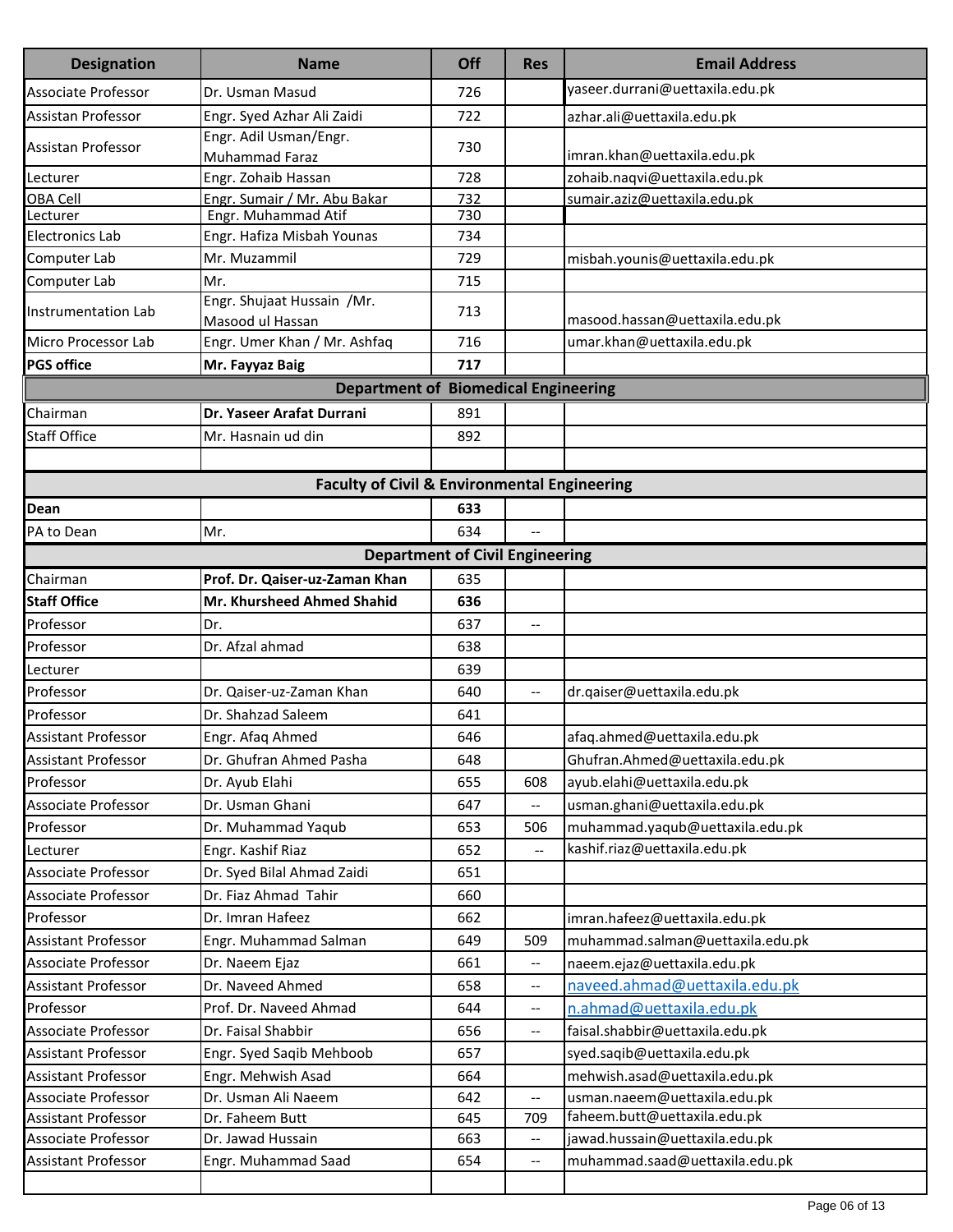| <b>Designation</b>            | <b>Name</b>                                                 | Off | <b>Res</b>                          | <b>Email Address</b>            |
|-------------------------------|-------------------------------------------------------------|-----|-------------------------------------|---------------------------------|
| Lecturer                      |                                                             | 659 |                                     |                                 |
| <b>Assistant Professor</b>    | Engr. Muhammad Usman Arshad                                 | 643 | 523                                 | usman.arshid@uettaxila.edu.pk   |
| Post graduate Office          | Mr. Khursheed                                               | 665 | $\overline{\phantom{a}}$            |                                 |
| Concrete Lab                  | Mr. Naveed Shahzad                                          | 326 | --                                  | naveed.shahzad@uettaxila.edu.pk |
| Soil Mechanics Lab            | Mr. Muhammad Saeed                                          | 327 | $\overline{\phantom{a}}$            |                                 |
| CAD/CAM Lab                   | Mr. Asad                                                    | 328 | --                                  |                                 |
| <b>Steel Testing Lab</b>      | Mr. Akram                                                   | 329 | --                                  |                                 |
| Computer Lab                  | Mr. Ghulam Abbas                                            | 330 | --                                  |                                 |
| <b>Fluid Mechanics Lab</b>    | Mr. Tariq Joya                                              | 333 | --                                  |                                 |
| <b>Store CED</b>              | Mr. Nazakat Abbas Shah                                      | 336 | --                                  |                                 |
| Tea Room                      |                                                             | 331 |                                     |                                 |
| <b>Public Health Lab</b>      |                                                             | 333 | --                                  |                                 |
| <b>Transportation Lab</b>     | Mr. Mumtaz                                                  | 332 | 207                                 |                                 |
|                               | <b>Department of Environmental Engineering</b>              |     |                                     |                                 |
| Chairman                      | Prof. Dr. Qaiser-uz-Zaman Khan                              | 795 |                                     |                                 |
| PA to Chairman                | Mr. Azhar                                                   | 796 |                                     |                                 |
| Lecturer                      |                                                             | 797 |                                     | rasikh.habib@uettaxila.edu.pk   |
| Assistant.Professor           | Dr. Sadia Nasreen                                           | 798 | $\overline{\phantom{a}}$            | sadia.nasreen@uettaxila.edu.pk  |
| <b>Faculty Room</b>           |                                                             |     | $\overline{\phantom{a}}$            |                                 |
| Env. Chemistry Lab            | Engr. Bilal Asif                                            | 806 | $\overline{\phantom{a}}$            | bilal.asif@uettaxila.edu.pk     |
| Air & Noise Pollution Lab     | Engr. Asma Imam Khan                                        | 807 | $\hspace{0.05cm}$ $\hspace{0.05cm}$ |                                 |
| Lecturer                      | Engr. Sadia Fida                                            | 799 | --                                  | sadia.fida@uettaxila.edu.pk     |
| Waste Water Engg Lab          | Engr. Babar Abbas                                           | 809 | $\overline{\phantom{a}}$            | babar.abbas@uettaxila.edu.pk    |
| Env. Analytical Lab           | Engr. Muhammad Usman Saleem                                 | 810 | $\overline{\phantom{a}}$            | m.usman@uettaxila.edu.pk        |
| <b>Advance Analytical Lab</b> | Engr. Muhammad Zeeshan                                      | 811 | $\overline{\phantom{a}}$            |                                 |
| Env. Microbiology Lab         | Engr. Nayab Zahra                                           | 812 | $\overline{\phantom{a}}$            | nayab.zahra@uettaxila.edu.pk    |
| Lecturer                      | Engr. Obaid ullah                                           |     |                                     |                                 |
| <b>Water Treatment Lab</b>    | Mr. Muhammad Atif Aslam                                     | 813 | $\hspace{0.05cm}$ $\hspace{0.05cm}$ |                                 |
| Supervisor                    |                                                             |     |                                     | atif.aslam@uettaxila.edu.pk     |
| Computer Lab                  |                                                             | 814 |                                     |                                 |
|                               | <b>Faculty of Mechanical &amp; Aeronautical Engineering</b> |     |                                     |                                 |
| Dean                          | Prof. Dr.                                                   | 666 |                                     |                                 |
| PA to Dean                    | Mr.                                                         | 667 |                                     |                                 |
|                               | <b>Department of Mechanical Engineering</b>                 |     |                                     |                                 |
| Chairman                      | Prof. Dr. Riffat Asim Pasha                                 | 668 | 610                                 | asim.pasha@uettaxila.edu.pk     |
| <b>StaffOffice</b>            | Mr. Muhammad Sharafat                                       | 669 | --                                  |                                 |
| Professor                     |                                                             | 670 | --                                  |                                 |
| Professor                     |                                                             | 671 | --                                  |                                 |
| Professor                     |                                                             | 672 | --                                  |                                 |
| Professor                     |                                                             | 673 | --                                  |                                 |
| <b>Assistant Professor</b>    | Engr. Waqar Qureshi                                         | 674 | --                                  |                                 |
| <b>Assistant Professor</b>    |                                                             |     |                                     |                                 |
| Lecturer                      |                                                             |     |                                     |                                 |
| Lecturer                      | Engr. Aamir Sohail                                          | 694 |                                     | aamir.sohail@uettaxila.edu.pk   |
| Associate Professor           | Dr. Muzaffar Ali                                            | 482 |                                     | muzaffar.ali@uettaxila.edu.pk   |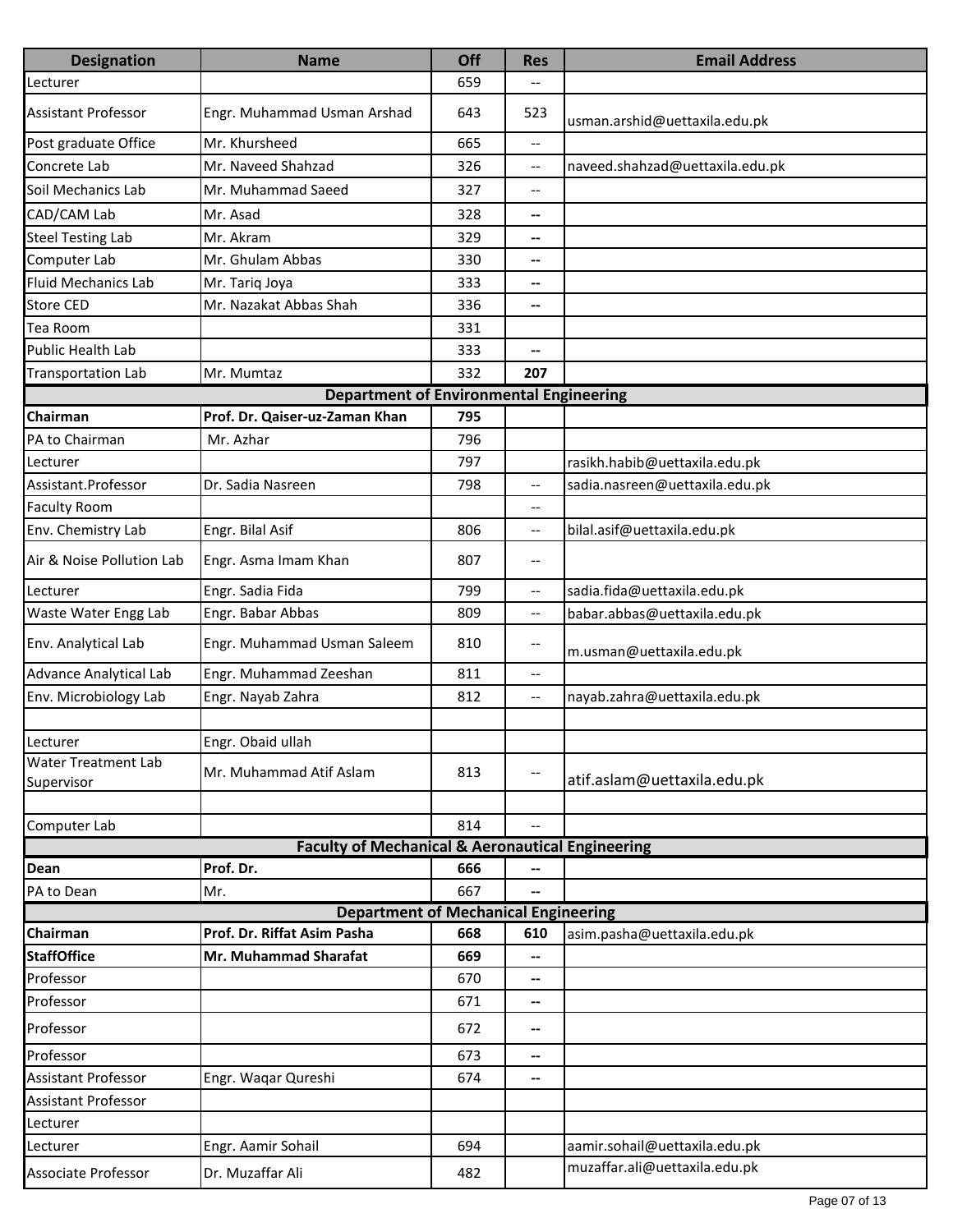| <b>Designation</b>                             | <b>Name</b>                   | Off     | <b>Res</b>               | <b>Email Address</b>            |
|------------------------------------------------|-------------------------------|---------|--------------------------|---------------------------------|
| Lecturer                                       |                               |         |                          |                                 |
| Professor                                      |                               | 675     | $\overline{\phantom{a}}$ |                                 |
| <b>Assistant Professor</b>                     | Engr. Tayyaba Bano (on Leave) | 677     |                          | tayyaba.bano@uettaxila.edu.pk   |
| <b>Assistant Professor</b>                     | Engr. Rana Atta ur Rehman     | 676     |                          |                                 |
| <b>Assistant Professor</b>                     | Dr. Rizwan Ahmad Malik        | 680     |                          |                                 |
| Academic cell                                  | Mr. Naseer Ahmad Ghumman      | 681     |                          | naseer.ahmad@uettaxila.edu.pk   |
| Dir. FSIL Lab                                  | Engr.Muhammad Ebrahem Khalid  | 679     |                          |                                 |
| <b>FSIL Lab</b>                                | Engr. Ebrahem Khalid          | 343     |                          |                                 |
| <b>Assistant Professor</b>                     | Dr. Abid Hussain              | 693     |                          |                                 |
|                                                |                               |         |                          |                                 |
| <b>Assistant Professor</b>                     | Dr. Mubashir Gulzar           | 682     | --                       |                                 |
| Engineering Mechanics Lab Engr. Muhammad Irfan |                               | 683     |                          |                                 |
|                                                |                               |         |                          |                                 |
| <b>Assistant Professor</b>                     | Engr. Zahid Suleman Butt      | 685     | 712                      | zahid.suleman@uettaxila.edu.pk  |
|                                                |                               |         | $\overline{\phantom{a}}$ |                                 |
| <b>Assistant Professor</b>                     | Engr. Muhammad Kashif Iqbal   | 687     | --                       | kashif.iqbal@uettaxila.edu.pk   |
| <b>Assitant Professor</b>                      | Dr. Muhammad Ali Nasir        | 688     | 606                      | muhammed.ali@uettaxila.edu.pk   |
| <b>Assitant Professor</b>                      | Dr. Muhammad Shehryar         | 689     |                          |                                 |
| Fax                                            |                               | 690     |                          |                                 |
| <b>Assitant Professor</b>                      | Dr. Tanzil ur Rasheed         | 691     | 504                      |                                 |
| <b>Assitant Professor</b>                      | Dr. Rizwan Ahmad Malik        | 686     |                          |                                 |
| Advance Micro Scopy Lab                        | Engr. Zaheer Abbas            | 348     |                          | zaheer.abbas@uettaxila.edu.pk   |
| Lecturer                                       | Engr. Aamir Shoail            | 694     |                          | rabia.naseem@uettaxila.edu.pk   |
| Assistant Professor                            | Engr. Abdul Mobeen            | 695     | --                       | abdul.mobeen@uettaxila.edu.pk   |
| <b>Assistant Professor</b>                     | Dr. Aneela Wakeel             | 696     |                          | aneela.wakeel@uettaxila.edu.pk  |
| Lecturer                                       | Engr. Muhammad Noman          | 698     | --                       |                                 |
| Lecturer                                       | Engr. Rehan Sagheer           | 697     |                          |                                 |
| Post graduate Office                           | Mr. Suneel Munir              | 699     | --                       | suneel.munir@uettaxila.edu.pk   |
| Lecturer                                       | Engr. Muhammad Waqas          | 621     |                          | muhammad.waqas@uettaxila.edu.pk |
| Modelling & Simulation<br>Lab                  | Mr. Kamran Safdar             | 341     | $\overline{\phantom{a}}$ | kamran.safdar@uettaxila.edu.pk  |
| Modelling & Simulation<br>Lab                  | Mr. Rizwan Saeed              | 342     |                          | rizwan.saeed@uettaxila.edu.pk   |
| Air Conditioning Lab                           | Engr. Sullah ud din           | 344     | $\overline{\phantom{a}}$ |                                 |
| Thermo Lab                                     | Mr. Tariq Ayaz                | 345     | $\overline{\phantom{a}}$ | tariq.ayaz@uettaxila.edu.pk     |
| Mecahnics of M/cs Lab                          | Eng. Hafiz Muhammad Habib     | 346     |                          |                                 |
| <b>Fluid Mechanics Lab</b>                     | Engr. Abdul Rehman            | 347     |                          | abdul.rehman@uettaxila.edu.pk   |
| <b>Fracture Mechanics Lab</b>                  | Mr. Qaiser                    | 348     | $\overline{\phantom{a}}$ | qaiser.abbas@uettaxila.edu.pk   |
| Renewable Energy Lab                           | Mr. Touqeer Ahmad             | 489/354 |                          |                                 |
| <b>Store MED</b>                               | Mr. Saleem Ahmed              | 355     |                          |                                 |
| Engineering Mechanics Lab Engr. Muhammad Ahmad |                               |         |                          |                                 |
| <b>MMT Lab</b>                                 | Engr. Rehan Sagheer           | 697     |                          |                                 |
| Composite Lab                                  | Mr. Umaish                    | 350     |                          |                                 |
|                                                |                               |         |                          |                                 |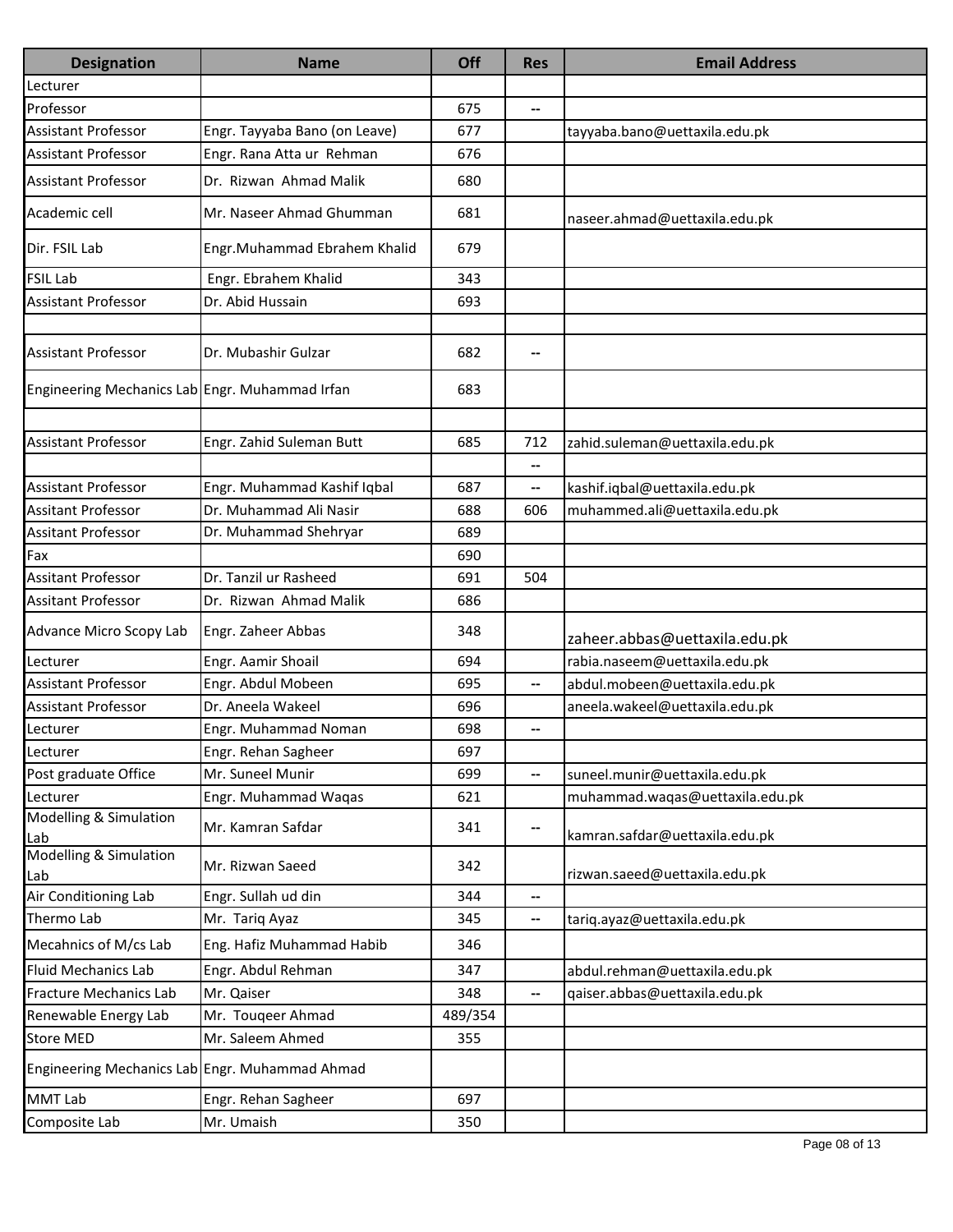| <b>Designation</b>                                      | <b>Name</b>                                                       | Off     | <b>Res</b>               | <b>Email Address</b>             |  |  |  |
|---------------------------------------------------------|-------------------------------------------------------------------|---------|--------------------------|----------------------------------|--|--|--|
|                                                         | <b>Department of Energy Engineering</b>                           |         |                          |                                  |  |  |  |
| Chairman                                                | Prof. Dr. Riffat Asim Pasha                                       | 482     |                          |                                  |  |  |  |
| PA to Chairman                                          | Mr.                                                               | 483     |                          |                                  |  |  |  |
| <b>Assistant Professor</b>                              |                                                                   | 484     |                          |                                  |  |  |  |
| <b>Assistant Professor</b>                              | Dr. Nasir Shah                                                    | 678     |                          |                                  |  |  |  |
|                                                         |                                                                   | 486     |                          |                                  |  |  |  |
| Incharge Automotive                                     | Dr. Muhammad Shehryar                                             | 487/689 |                          |                                  |  |  |  |
| <b>Assistant Professor</b>                              | Dr. Mudassir Ali                                                  | 678     |                          |                                  |  |  |  |
| Energy & Hydraulics Lab                                 | Mr. Aamir                                                         | 489     |                          |                                  |  |  |  |
| Computer Lab                                            | Mr. Mubashir                                                      | 352     |                          |                                  |  |  |  |
| IC Engg. Power Plant Lab                                | Engr. Syed Kashif Shah                                            | 353     |                          |                                  |  |  |  |
| Faculty of Industrial Engineering & Management Sciences |                                                                   |         |                          |                                  |  |  |  |
| <b>Dean</b>                                             | Prof. Dr.                                                         | 825     |                          |                                  |  |  |  |
| PA to Dean                                              | Mr. Asif                                                          | 826     | --                       |                                  |  |  |  |
|                                                         | <b>Department of Industrial Engineering</b>                       |         |                          |                                  |  |  |  |
| Chairman                                                | Prof. Dr. Waseem Ahmed                                            | 827     |                          | Waseem.ahmad@uetteaxila.edu.pk   |  |  |  |
| <b>Staff office</b>                                     | Mr. Tanveer Akhtar                                                | 828     |                          | waseem.qureshi@uettaxila.edu.pk  |  |  |  |
| <b>Assistant Professor</b>                              | Dr. Haris Aziz                                                    | 829     |                          | haris.aziz@uettaxila.edu.pk      |  |  |  |
| <b>Assistant Professor</b>                              | Dr. Shafiq / Dr. Saifullah                                        | 830     |                          | muhammad.shafiq@uettaxila.edu.pk |  |  |  |
| <b>Assistant Professor</b>                              | Dr. Salman Hussain                                                | 839     |                          | salman.hussain@uettaxila.edu.pk  |  |  |  |
| <b>Assistant Professor</b>                              | Dr. Hafiz Muhammad Khurram Ali                                    | 832     |                          |                                  |  |  |  |
| Lecturer                                                | Engr. Abid Ali                                                    | 831     |                          | abid.ali@uettaxila.edu.pk        |  |  |  |
| <b>Assistant Professor</b>                              | Dr.                                                               | 839     |                          |                                  |  |  |  |
| Lecturer                                                | Engr. Haji Bahader Khan                                           | 831     |                          | haji.bahader@uettaxila.edu.pk    |  |  |  |
| Lecturer                                                | Engr. Muhammad Irshad Yehya                                       | 829     |                          | irshad.yehya@uettaxila.edu.pk    |  |  |  |
| Lecturer                                                | Engr. Awais Islam                                                 | 834     |                          | awais.islam@uettaxila.edu.pk     |  |  |  |
| Lecturer                                                | Engr. Noman Khan                                                  | 835     | $\overline{\phantom{a}}$ | noman.khan@uettaxila.edu.pk      |  |  |  |
| Lecturer                                                | Engr. Muhammad Jawad                                              | 836     |                          | engr.jawad@uettaxila.edu.pk      |  |  |  |
| Lecturer                                                | Engr. Muhammad Usman                                              |         |                          | muhammad.usman@uettaxila.edu.pk  |  |  |  |
| Lecturer                                                | Engr. Neelum Iqbal                                                | 833     | $-$                      | neelum.iqbal@uettaxila.edu.pk    |  |  |  |
| Lecturer                                                | Engr. Aisha Tayyab                                                | 833     |                          | aisha.tayyab@uettaxila.edu.pk    |  |  |  |
| <b>Assistant Professor</b>                              |                                                                   |         |                          |                                  |  |  |  |
| <b>PGS Coordinator</b>                                  | Mr. Waseem Shakir                                                 | 840     |                          |                                  |  |  |  |
| Academic Cell                                           | Mr. Syed Tasawwur Abbas Naqvi                                     | 844     |                          |                                  |  |  |  |
| Industrial Automation Lab                               |                                                                   | 842     |                          |                                  |  |  |  |
| Management System                                       |                                                                   | 843     |                          |                                  |  |  |  |
| Planning & Design Lab                                   |                                                                   |         |                          |                                  |  |  |  |
| Machine Tool Lab                                        |                                                                   | 831     |                          |                                  |  |  |  |
| <b>Combined Meeting Room</b>                            |                                                                   |         |                          |                                  |  |  |  |
| Workshop                                                | Mr. Abdullah Jahangir                                             | 349     | 229                      |                                  |  |  |  |
|                                                         | <b>Faculty of Telecommunication &amp; Information Engineering</b> |         |                          |                                  |  |  |  |
| <b>Dean</b>                                             | Engr. Prof. Dr. Adeel Akram                                       | 566     | 603                      | adeel.akram@uettaxila.edu.pk     |  |  |  |
| PA to Dean                                              | Mr. Sheikh Wasif Ali                                              | 567     |                          | wasif.ali@uettaxila.edu.pk       |  |  |  |
|                                                         | <b>Department of Computer Engineering</b>                         |         |                          |                                  |  |  |  |
| Chairman                                                | Prof. Dr. Adnan Habib                                             | 568     | 711                      |                                  |  |  |  |
| <b>Staff Office</b>                                     | Mr. Sajjad Amin                                                   | 569     |                          |                                  |  |  |  |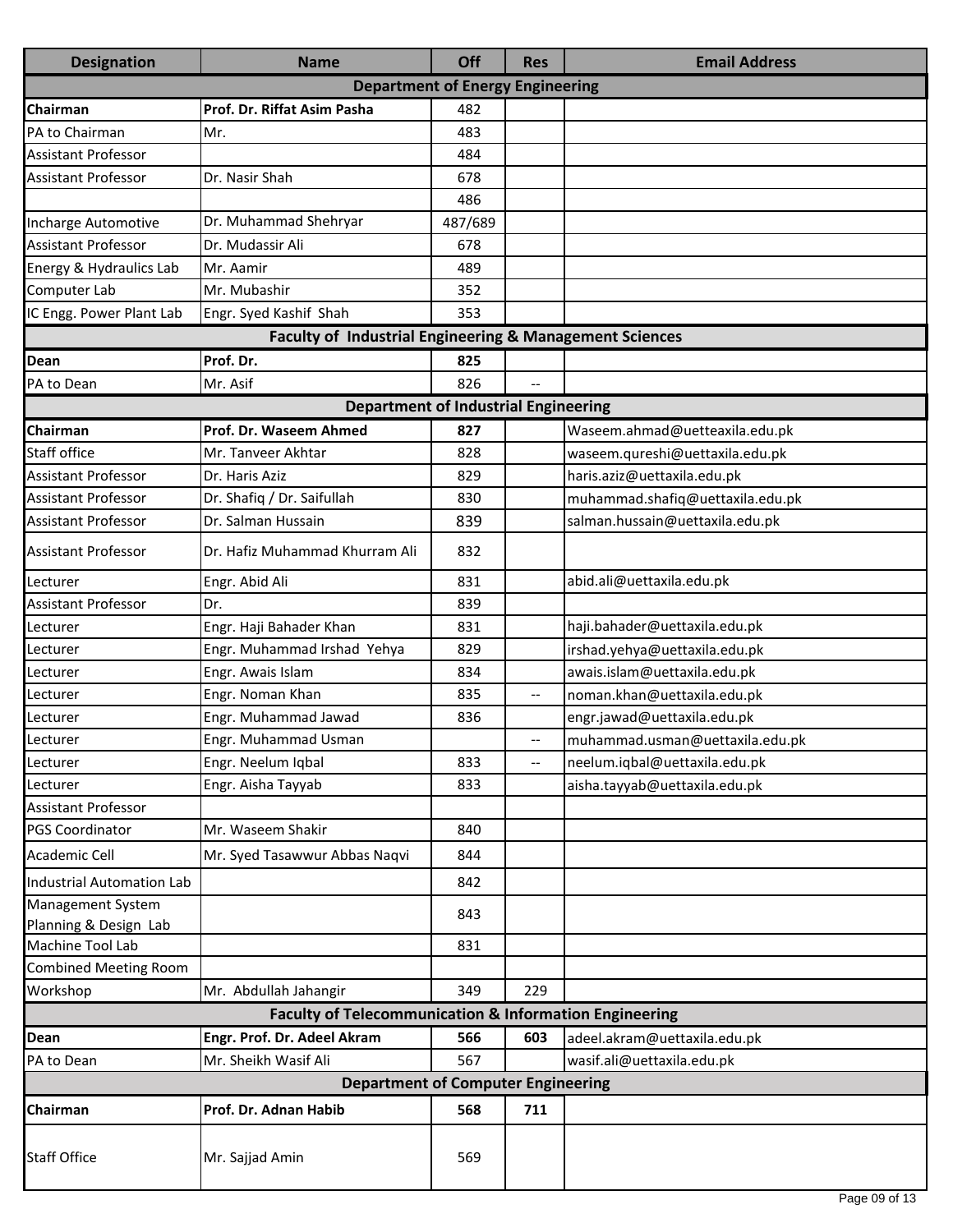| <b>Designation</b>          | <b>Name</b>                               | Off        | <b>Res</b>                                          | <b>Email Address</b>                  |
|-----------------------------|-------------------------------------------|------------|-----------------------------------------------------|---------------------------------------|
|                             |                                           | 573        |                                                     |                                       |
| Associate Professor         | Dr. Muhammad Haroon Yousaf                | 574        | 511                                                 | haroon.yousaf@uettaxila.edu.pk        |
| <b>Assistant Professor</b>  | Dr. Muhammad Asif Khan                    | 575        |                                                     | asif.khan@uettaxila.edu.pk            |
| <b>Assistant Professor</b>  | Engr. Muhammad Rizwan                     | 576        | 702                                                 | muhammad.rizwan@uettaxila.edu.pk      |
| <b>Assistant Professor</b>  | Engr. Malik Muhammad Asim                 | 577        | $\hspace{0.05cm} -\hspace{0.05cm} -\hspace{0.05cm}$ | asim.malik@uettaxila.edu.pk           |
|                             |                                           | 570        |                                                     |                                       |
| <b>Assistant Professor</b>  | Dr. Fawad Hussain                         | 578        | $\overline{\phantom{a}}$                            | fawad.hussain@uettaxila.edu.pk        |
| <b>Assistant Professor</b>  | Dr. Muhammad Majid                        | 581        |                                                     | muhammad.majid@uettaxila.edu.pk       |
| <b>Assistant Professor</b>  | Engr. Sana Ziafat                         | 579        | $\hspace{0.05cm} \ldots$                            | sana.ziafat@uettaxila.edu.pk          |
| Lecturer                    | Engr. Tariq / Engr. Asim Raza             | 596        |                                                     |                                       |
| <b>Assistant Professor</b>  | Dr. Farhan Qamar                          | 586        |                                                     |                                       |
| <b>Assistant Professor</b>  | Engr. Afshan Jamil                        | 588        | $\overline{\phantom{a}}$                            | afshan.jamil@uettaxila.edu.pk         |
| Lecturer                    | Dr. Asim Raheel                           | 584        | $\overline{\phantom{a}}$                            |                                       |
| Lecturer                    | Engr. Romana Shahzadi                     | 589        |                                                     | romana.farhan@uettaxila.edu.pk        |
| Lecturer                    | Engr. Mona Zaffar                         | 587        | $\hspace{0.05cm} -\hspace{0.05cm} -\hspace{0.05cm}$ | mona.waseem@uettaxila.edu.pk          |
| Lecturer                    | Engr. Noshina Shamir                      | 582        |                                                     | Noshina.Shamir@uettaxila.edu.pk       |
| <b>Academic Cell</b>        | Mr. Azharum                               | 598        |                                                     |                                       |
| <b>Post Graduate Office</b> | Mr. Muhammad Usman                        | 599        |                                                     |                                       |
| Digital Systems Lab         | Engr. Shahid Ali                          | 357        |                                                     |                                       |
| Chip Design Lab             | Dr. Waqar                                 | 356        |                                                     |                                       |
|                             |                                           |            |                                                     |                                       |
| Data Com.& Networking       |                                           |            |                                                     |                                       |
| Lab                         | Mr. Adnan Cheema                          | 358        |                                                     |                                       |
| Combine Kitchen CPED        | Mr.                                       | 363        |                                                     |                                       |
| Computing Lab               | Jr. Programme(Mr.Sheharyar khan)          | 359        |                                                     |                                       |
| Electronics System Lab      | Engr. Usman Rauf                          | 360        |                                                     |                                       |
| <b>Store CPED</b>           | Mr. Muhammad Umar Khan                    | 365        |                                                     |                                       |
| Server Room CPED            | Mr. Ahmad Jawad                           | 362        |                                                     |                                       |
|                             | <b>Department of Software Engineering</b> |            |                                                     |                                       |
| Chairman                    | Prof. Dr. Tabassam Nawaz                  | 735        |                                                     | 710   tabassam.nawaz@uettaxila.edu.pk |
| <b>Staff Office</b>         | Mr. Khayyam Ali                           | 736        | --                                                  | khayyam.ali@uettaxila.edu.pk          |
| Associate Professor         |                                           |            | ⊷                                                   | tabassam.nawaz@uettaxila.edu.pk       |
| Assistan Professor          | Engr. Raja Asjad Saleem                   | 744        | --                                                  | muhammad.asjad@uettaxila.edu.pk       |
| Assistant Professor         | Ms. Huma Ayub                             | 743        | $\hspace{0.05cm} \textbf{--}$                       | huma.ayub@uettaxila.edu.pk            |
| Assistant Professor         | Engr. Wajahat Abbas                       | 739        |                                                     | wajahat.abbas@uettaxila.edu.pk        |
| <b>Assistant Professor</b>  | Engr. Arta iftikhar                       | 740        | --                                                  | arta.iftikhar@uettaxila.edu.pk        |
| Assistant Professor         | Dr. Hassan Dawood                         | 741        | $\hspace{0.05cm} \textbf{--}$                       | hassan.dawood@uettaxila.edu.pk        |
| Lecturer                    | Engr. Seher Javed                         | 752        |                                                     | seher.javed@uettaxila.edu.pk          |
| Assistant Professor         | Dr. Syed Muhammad Anwar                   | 753        |                                                     | muhammad.anwar@uettaxila.edu.pk       |
| Assistant Professor         | Dr. Ali Javed                             | 747        |                                                     | ali.Javed@uettaxila.edu.pk            |
| Lecturer                    | Dr. Zahid Mehmood                         | 746        |                                                     | zahid.mehmood@uettaxila.edu.pk        |
| Assistant Professor         | Engr. Mubbashir Ayub Minhas               | 748        | 277                                                 |                                       |
|                             | Rajpoot                                   |            |                                                     | mubbashir.ayub@uettaxila.edu.pk       |
| Assistant Professor         | Engr. Saima Zareen<br>Engr. Tasawar Khan  | 751<br>754 |                                                     | saima.zareen@uettaxila.edu.pk         |
| Lecturer<br>Lecturer        | Engr. Kanwal Yousaf                       | 738        | --<br>$\overline{\phantom{a}}$                      | arta.iftikhar@uettaxila.edu.pk        |
| Lecturer                    | Engr. Madiha Liaqat                       | 749        | --                                                  | madiha.liaqat@uettaxila.edu.pk        |
|                             |                                           |            |                                                     |                                       |
| Lecturer                    | Engr. Wajeeha Yaseer                      | 750        | --                                                  | wajeeha.batool@uettaxila.edu.pk       |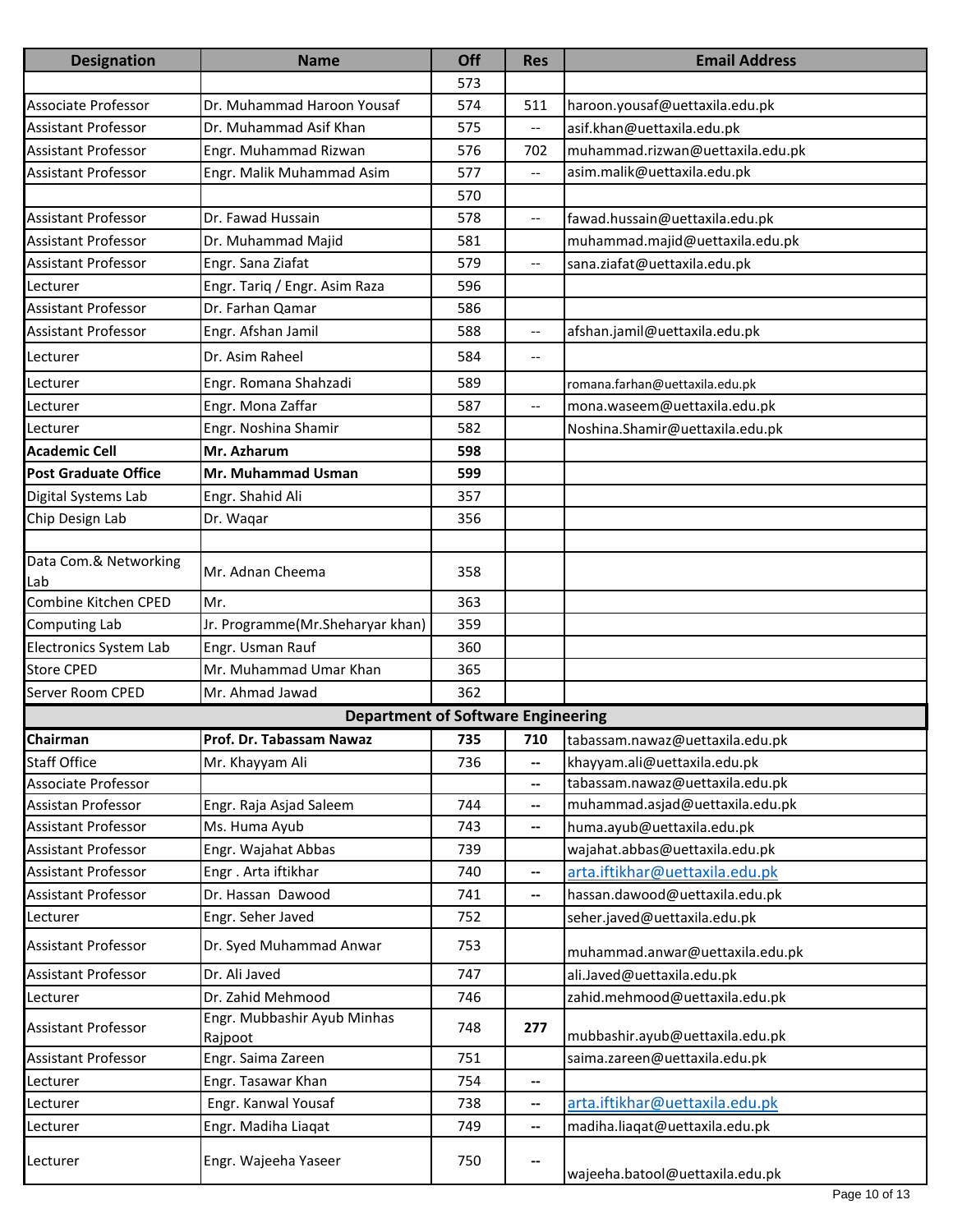| <b>Designation</b>             | <b>Name</b>                                        | Off                                   | <b>Res</b>               | <b>Email Address</b>              |
|--------------------------------|----------------------------------------------------|---------------------------------------|--------------------------|-----------------------------------|
| Lecturer                       | Engr. Tehmina Kalsum                               | 372                                   |                          | tehmina.kalsum@uettaxila.edu.pk   |
| Lecturer                       | Engr. Maria Andleeb                                | 742                                   | --                       | maria.andleeb@uettaxila.edu.pk    |
| <b>PG Office SED</b>           | Mr. Khursheed                                      | 371                                   | $\overline{\phantom{a}}$ |                                   |
| Lecturer                       |                                                    | 738                                   |                          |                                   |
| Lecturer                       | Engr. Kanwal Yousaf                                | 738                                   | --                       | kanwal.yousaf@uettaxila.edu.pk    |
| <b>DOT IT Lab</b>              | Engr. Rabia Arshad / Mr. Ammad                     | 370                                   | --                       |                                   |
| <b>Academic Service Cell</b>   | <b>Ms. Farzana Nazir</b>                           | 745                                   |                          | farzana.nazir@uettaxila.edu.pk    |
| Store                          | Mr. Sabir Hussain                                  | 374                                   |                          | sabir.shah@uettaxila.edu.pk       |
| <b>Elementary Computer Lab</b> | Engr. Sidra Shafi                                  | 366                                   |                          | sidra.shafi@uettaxila.edu.pk      |
| Software Engineering Lab       | Engr. Saba Awan                                    | 367                                   | --                       | saba.awan@uettaxila.edu.pk        |
| <b>Computer Graphics Lab</b>   | Engr. Nazia Bibi/Mr. Ghazanfar                     | 368                                   | --                       |                                   |
| Final Year Project Lab         |                                                    | 369                                   |                          |                                   |
|                                | <b>Department of Telecommunication Engineering</b> |                                       |                          |                                   |
| Dean                           | Prof. Dr. Adeel Akram                              | 566                                   | 603                      | adeel.akram@uettaxila.edu.pk      |
| <b>PA to Dean</b>              | Mr. Sheikh Wasif Ali                               | 567                                   |                          | wasif.ali@uettaxila.edu.pk        |
| Chairman                       | Prof. Dr. Yasar Amin                               | 918                                   |                          | yasar.amin@uettaxila.edu.pk       |
| <b>PA to Chairman</b>          | Mr. Shams ur Rehman                                | 917                                   |                          | shams.rehman@uettaxila.edu.pk     |
| <b>Assttant Professor</b>      | Engr. Syeda Iffat Naqvi                            | 915                                   |                          | iffat.naqvi@uettaxila.edu.pk      |
| <b>Assistant Professor</b>     | Engr. Mohsan Niaz                                  | 904                                   |                          | mohsan.niaz@uettaxila.edu.pk      |
| <b>Assistant Professor</b>     | Engr. Farhan Qamar                                 | 903                                   |                          | farhan.qamar@uettaxila.edu.pk     |
| <b>Assistant Professor</b>     |                                                    | 907/770                               |                          |                                   |
| <b>Associate Professor</b>     | Dr. Yasar Amin                                     | 916                                   | $\overline{\phantom{a}}$ | yasar.amin@uettaxila.edu.pk       |
| Lecturer                       | Engr. Rizwana Shahzadi                             | 912                                   |                          | rizwana.shahzadi@uettaxila.edu.pk |
| <b>Assistant Professor</b>     | Dr. Muhammad Jamil Khan                            | 909                                   | $\overline{\phantom{a}}$ | muhammad.jamil@uettaxila.edu.pk   |
| <b>Assistant Professor</b>     | Engr. Muhammad Ali Riaz                            | 913                                   | --                       | ali.riaz@uettaxila.edu.pk         |
| <b>Assistant Professor</b>     | Engr. Farzana Arshad                               | 914                                   |                          | farzana.arshad@uettaxila.edu.pk   |
| <b>Assistant Professor</b>     | Dr. Rashid Saleem                                  | 923                                   | --                       | rashid.saleem@uettaxila.edu.pk    |
| <b>Assistant Professor</b>     | Engr. Humayun Shahid                               | 910                                   |                          | humayun.shahid@uettaxila.edu.pk   |
| <b>Academic Cell</b>           | Mr. Ghulam Mustafa                                 | 901                                   |                          | gulam.mustafa@uettaxila.edu.pk    |
| <b>Faculty Office</b>          |                                                    | 920                                   | --                       |                                   |
| <b>Assistant Professor</b>     | Engr. Mudassir Ali                                 | 905                                   | $\overline{\phantom{a}}$ | mudassar.ali@uettaxila.edu.pk     |
| Lecturer                       | Engr. Asma Ejaz                                    | 921                                   |                          | asma.ejaz@uettaxila.edu.pk        |
| <b>Faculty Room</b>            |                                                    | 902                                   |                          |                                   |
| Lecturer                       | Engr. Lubna Nadeem                                 | 922                                   |                          | lubna.nadeem@uettaxila.edu.pk     |
| Lecturer                       | Engr. Faisal Ali                                   | 906                                   |                          | faisal.ali@uettaxila.edu.pk       |
| TIC Lab                        | Engr. Saleha Maqsood                               | 911                                   |                          | saleha.maqsood@uettaxila.edu.pk   |
| RF & Antenna Lab               | Engr. Sadaf Talha                                  | 942                                   |                          |                                   |
| Computing Lab 2                |                                                    | 941                                   | $\overline{\phantom{a}}$ |                                   |
| Store                          | Mr. Qaisar Abbas                                   | 919                                   | --                       |                                   |
| Entrance                       |                                                    | 900                                   |                          |                                   |
|                                |                                                    | <b>Department of Computer Science</b> |                          |                                   |
| Chairman                       | Dr. Syed Aun Irtaza                                | 845                                   |                          |                                   |
| <b>Staff Office</b>            |                                                    | 846                                   |                          |                                   |
|                                |                                                    | 847                                   |                          |                                   |
| Lecturer                       | Mr. Rashid Amin                                    | 848                                   |                          | rashid.amin@uettaxila.edu.pk      |
| <b>Assistant Professor</b>     | Dr. Farrukh Zeeshan Khan                           | 849                                   |                          | farrukh.zeeshan@uettaxila.edu.pk  |
| Assistant Professor            | Dr. Zeeshan Iqbal                                  | 850                                   |                          | zeshan.iqbal@uettaxila.edu.pk     |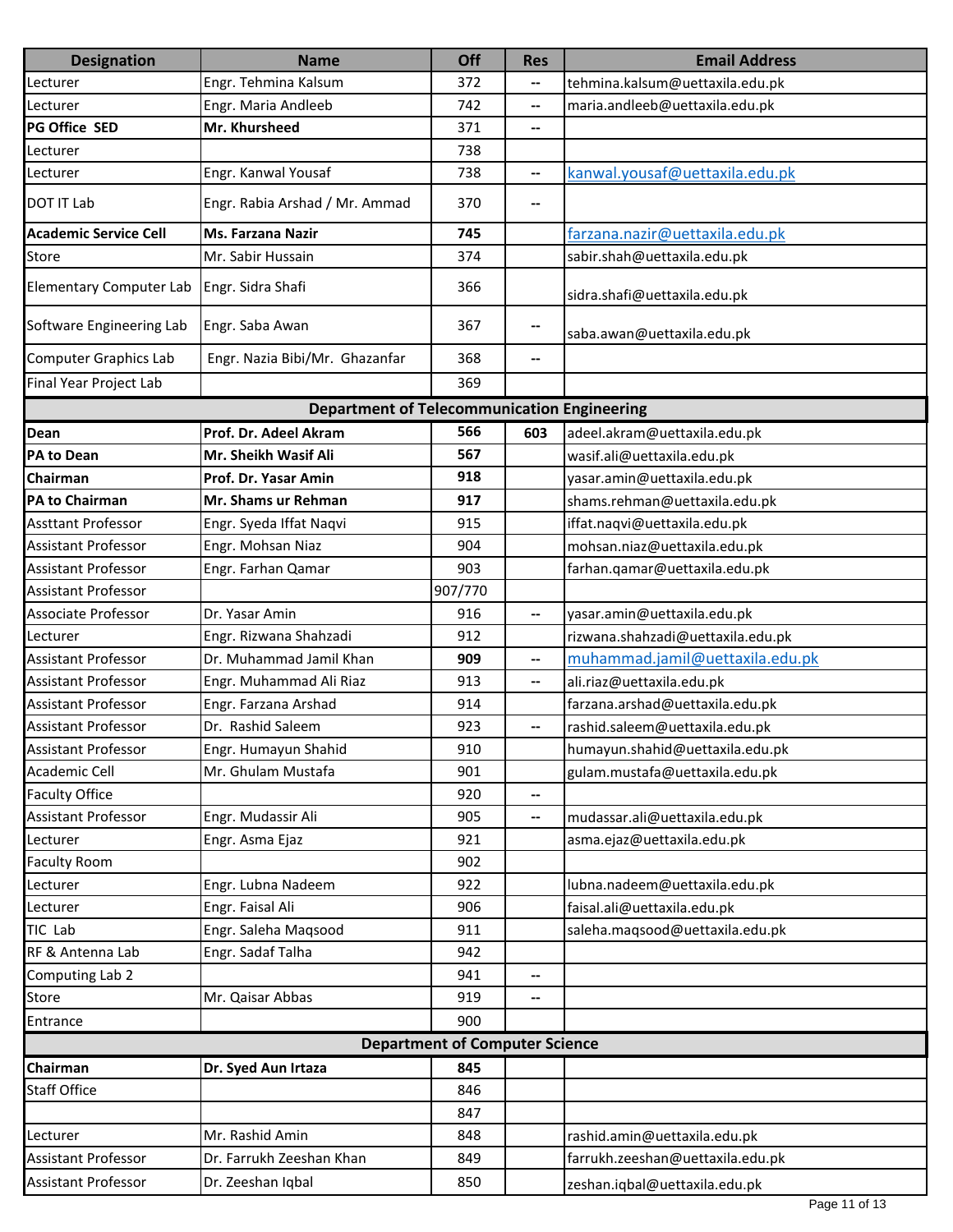| <b>Designation</b>                           | <b>Name</b>                                   | Off                                 | <b>Res</b> | <b>Email Address</b>               |  |  |
|----------------------------------------------|-----------------------------------------------|-------------------------------------|------------|------------------------------------|--|--|
| Lecturer                                     | Engr. Muhammad Wakeel Ahmad                   | 852                                 |            | wakeel.ahmad@uettaxila.edu.pk      |  |  |
| <b>Assistant Professor</b>                   | Dr. Syed Muhammad Adnan Shah                  | 853                                 |            | syed.adnan@uettaxila.edu.pk        |  |  |
| <b>Assistant Professor</b>                   | Dr. Muhammad Javed Iqbal                      | 854                                 |            | javed.iqbal@uettaxila.edu.pk       |  |  |
| <b>Assistant Professor</b>                   | Dr. Munawwar Iqbal                            | 855                                 |            | munawar.iq@uettaxila.edu.pk        |  |  |
|                                              |                                               | 856                                 |            |                                    |  |  |
|                                              |                                               | 857                                 |            |                                    |  |  |
|                                              |                                               | 858                                 |            |                                    |  |  |
| Programmer                                   | Mr. Awais Mehmood                             | 859                                 |            | Awais.Mehmood@uettaxila.edu.pk     |  |  |
|                                              |                                               | 860                                 |            |                                    |  |  |
|                                              |                                               | <b>Department of Basic Sciences</b> |            |                                    |  |  |
| Dean                                         | Prof. Dr.                                     | 825                                 |            |                                    |  |  |
| Chairman                                     | Dr. Muhammad Muddassir                        | 870                                 |            | muhammad.mudassar@uettaxila.edu.pk |  |  |
| <b>Staff Office</b>                          | Mr. Irfan Ali Naqvi                           | 871                                 |            | irfan.ali@uettaxila.edu.pk         |  |  |
| Assistant Professor                          | Dr. Azeem Shahzad                             | 876                                 |            | azeem.shahzad@uettaxila.edu.pk     |  |  |
|                                              |                                               |                                     |            |                                    |  |  |
| <b>Assistant Professor</b>                   | Dr. Nasir Siddiqui                            | 880                                 |            | nasir.siddiqui@uettaxila.edu.pk    |  |  |
|                                              |                                               |                                     |            |                                    |  |  |
| <b>Assistant Professor</b>                   | Dr. Arshad Javed                              | 882                                 |            | arshad.javid@uettaxila.edu.pk      |  |  |
| <b>Assistant Professor</b>                   | Ms. Safeera Batool                            |                                     |            | safeera.batool@uettaxila.edu.pk    |  |  |
| <b>Assistant Professor</b>                   | Dr. Muhammad Altaf/Dr. Sultan                 | 874                                 |            | dm.altaf@uettaxila.edu.pk          |  |  |
| Assistant Professor                          | Dr. Muhammad Muddassar                        |                                     |            | muhammad.mudassar@uettaxila.edu.pk |  |  |
| <b>Assistant Professor</b>                   | Muhammad Sajjad                               |                                     |            |                                    |  |  |
| <b>Assistant Professor</b>                   | Ms. Naila Maqsood                             | 873                                 |            | naila.maqsood@uettaxila.edu.pk     |  |  |
| <b>Assistant Professor</b>                   | Dr. Muhammad Touqeer / Dr.<br>Muhammad Arshad | 882                                 |            | muhammad.arshad@uettaxila.edu.pk   |  |  |
| <b>Assistant Professor</b>                   | Dr. Muhammad Nadeem                           |                                     |            | muhammad.nadeem@uettaxila.edu.pk   |  |  |
| Lecturer                                     | Mr. Jawad Ahmad                               |                                     |            | jawad.ahmed@uettaxila.edu.pk       |  |  |
| Lecturer                                     | Ms. Sabahat Jaleel                            |                                     |            | sabahat.jaleel@uettaxila.edu.pk    |  |  |
| Lecturer                                     | Mr. Muhammad Irfan                            |                                     |            |                                    |  |  |
| Lecturer                                     | Ms. Fareeha Zaheer                            |                                     |            | fareeha.zaheer@uettaxila.edu.pk    |  |  |
| Lecturer                                     | Ms. Tehmina Farrukh                           |                                     |            | tehmina.farrukh@uettaxila.edu.pk   |  |  |
| Lecturer                                     |                                               | 872                                 |            | haleema.sadia@uettaxila.edu.pk     |  |  |
| Lecturer                                     | Mr. Syed Zulqurnain Haider                    |                                     |            | zulgarnain.haider@uettaxila.edu.pk |  |  |
| Lecturer                                     | Ms. Mariam Batool                             | 872                                 | 895        | mariam.batool@uettaxila.edu.pk     |  |  |
| Physics Lab# 01                              |                                               |                                     |            |                                    |  |  |
| Physics Lab# 02                              |                                               |                                     |            |                                    |  |  |
|                                              |                                               | <b>Telephone Exchange</b>           |            |                                    |  |  |
| <b>Director Telephone</b><br><b>Exchange</b> | Dr. Muhammad Jamil Khan                       | 909                                 |            |                                    |  |  |
| Telephone Technician                         | Mr. Niaz Muhammad                             | 600                                 | 205        |                                    |  |  |
| Operator Telephone Exchange                  |                                               | 400                                 |            |                                    |  |  |
| <b>NTC PRI Billing Section</b>               | Mr. Inam Ullah /Mr.Faisal                     | 500                                 |            |                                    |  |  |
| Operator Telephone Exchange                  |                                               | 400                                 |            |                                    |  |  |
| <b>Other Residences</b>                      |                                               |                                     |            |                                    |  |  |
| Assistant                                    | Mr. Ehsan Elahi                               | 495                                 | 201        |                                    |  |  |
| Lecturer Assistant                           | Mr. Muhammad Shoukat (D-2)                    | 669                                 | 202        |                                    |  |  |
|                                              | Mr.                                           |                                     | 203        |                                    |  |  |
|                                              | Mr.                                           |                                     | 204        |                                    |  |  |
| Telephone Technician                         | Mr. Niaz Muhammad (D-05)                      | 400                                 | 205        |                                    |  |  |